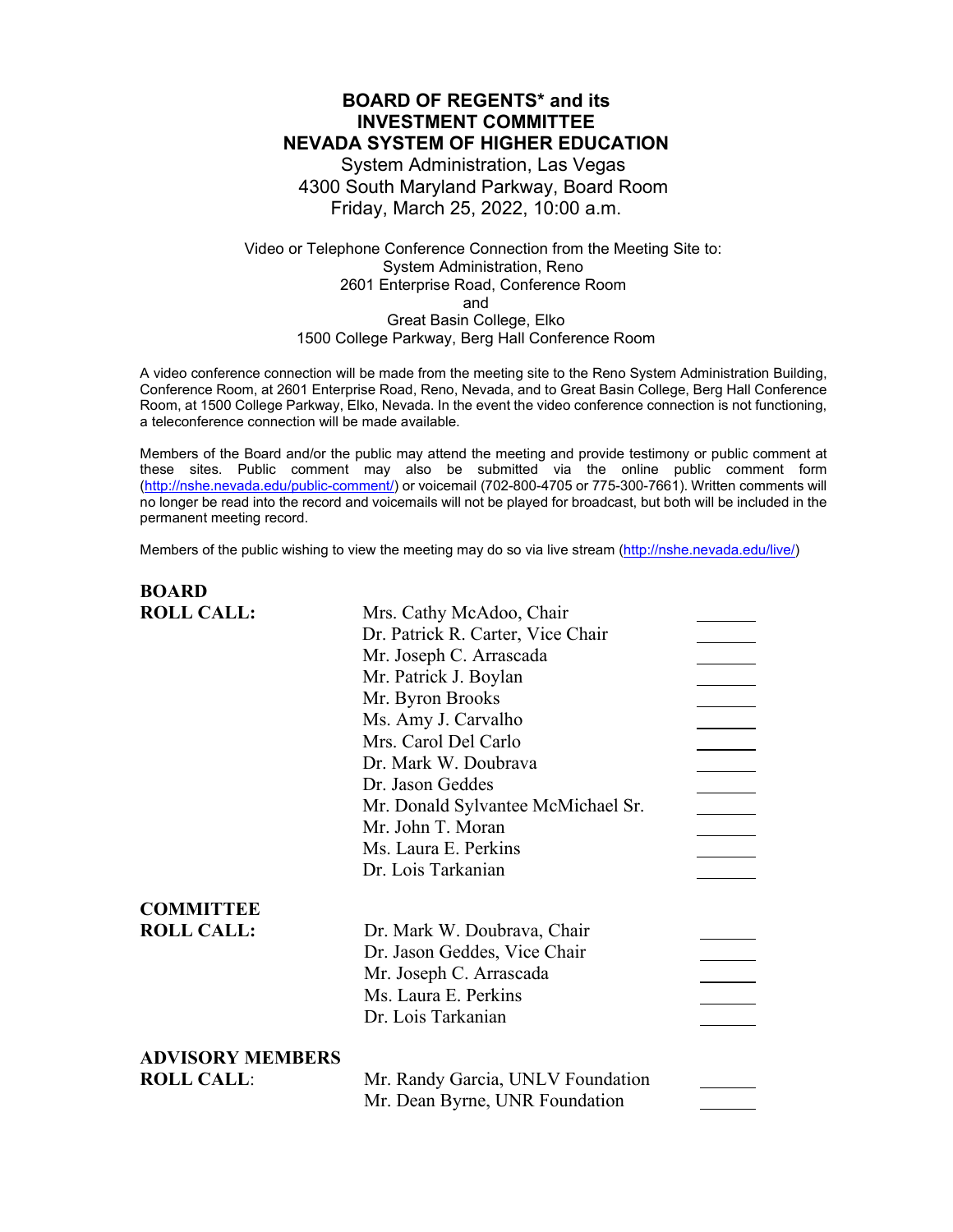In addition to the Investment Committee, this meeting is noticed as a meeting of the Board of Regents to allow other Regents who may wish to attend to participate.

### **IMPORTANT INFORMATION ABOUT THE AGENDA AND PUBLIC MEETING**

**NOTE:**Below is an agenda of all items scheduled to be considered. Notification is hereby provided that items on the agenda may be taken out of the order presented, including moving an item to a different day if the meeting is noticed for more than one day, two or more agenda items may be combined for consideration, and an agenda item may be removed from the agenda or discussion relating to an item on the agenda may be delayed at any time.

In accordance with the Board of Regents' Bylaws, Title 1, Article V, Section 18, items voted on may be the subject of a motion to reconsider at this meeting. A motion to reconsider an item may be made at any time before adjournment of this meeting. Similarly, if an item is tabled at any time during the meeting, it may, by proper motion and vote, be taken from the table and thereafter be the subject of consideration and action at any time before adjournment of this meeting.

\*The Board's Committee meetings take place in accordance with the agendas published for those Committees. Regents who are not members of the Committees may attend the Committee meetings and participate in the discussion of Committee agenda items. However, action items will only be voted on by the members of each Committee, unless a Regent is temporarily made a member of that Committee under Board of Regents' Bylaws, Title 1, Article VI, Section 6. The full Board of Regents will consider Committee action items in accordance with the Board of Regents' agenda published for the current or for a subsequent meeting.

In accordance with the Board of Regents' Bylaws, Title 1, Article V, Section 12, a quorum may be gained by telephonic, video, or electronic transmission provided that notice to that effect has been given.

Some agenda items are noted as having accompanying reference material. Reference material may be accessed on the electronic version of the agenda by clicking the reference link associated with a particular item. The agenda and associated reference material may also be accessed on the Internet by visiting the Board of Regents' website at:

### <https://nshe.nevada.edu/leadership-policy/board-of-regents/meeting-agendas/>

Many public libraries have publicly accessible computer terminals. Copies of the reference material and any additional support materials that are submitted to the Board of Regents' Office and then distributed to the members of the Board of Regents after the posting of this agenda but before the meeting, will be made available as follows: 1. Copies of any such materials are available at the Board of Regents' Office at 2601 Enterprise Road, Reno, Nevada and the Board of Regents' Office at 4300 South Maryland Parkway, Las Vegas, Nevada. A copy may be requested by calling Winter Lipson at (702) 889-8426; 2. Copies of any such materials will also be available at the meeting site.

Reasonable efforts will be made to assist and accommodate physically disabled persons attending the meeting. Please call the Board office at (775) 784-4958 in advance so that arrangements may be made.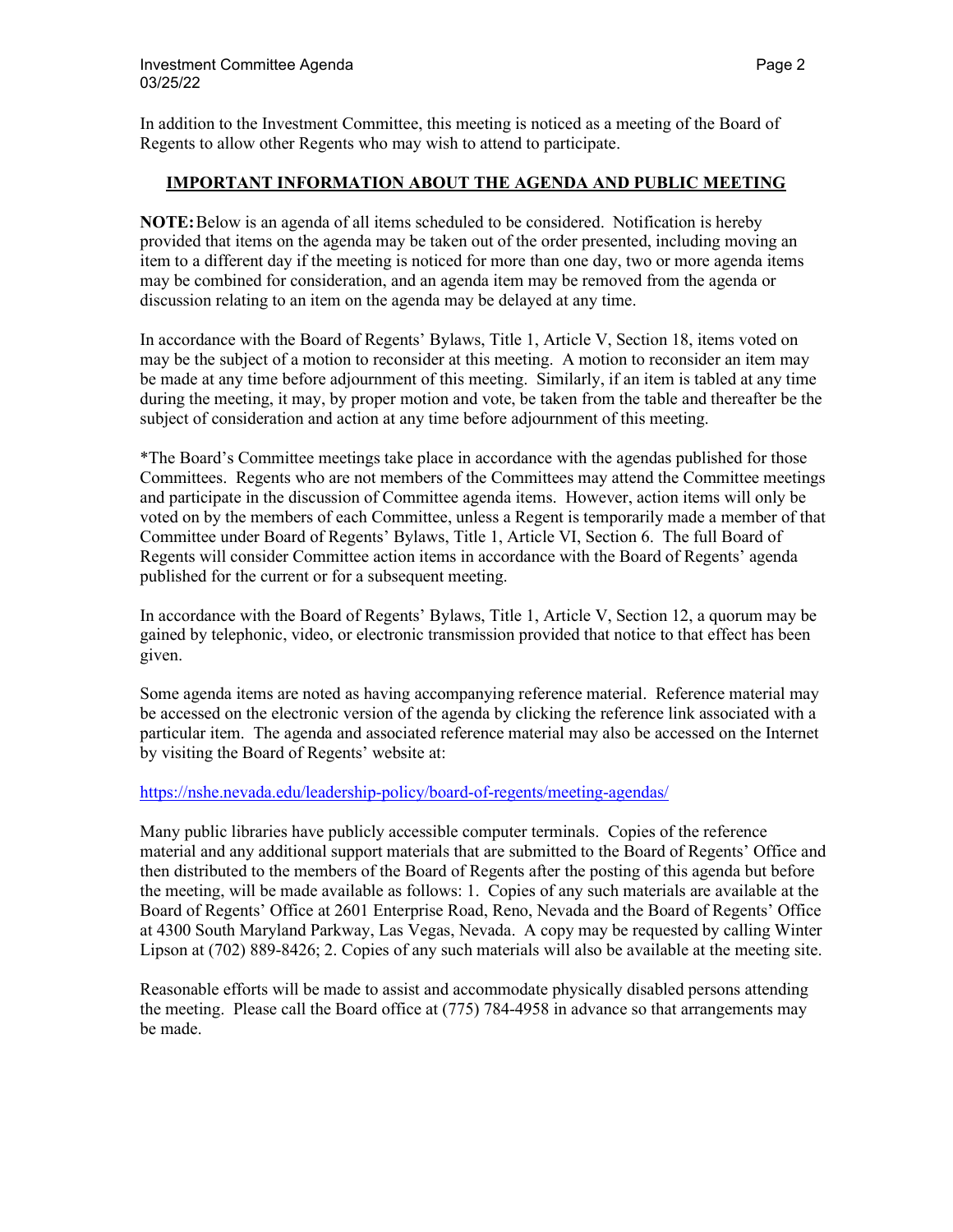## **1. PUBLIC COMMENT INFORMATION ONLY**

Public comment will be taken during this agenda item. No action may be taken on a matter raised under this item until the matter is included on an agenda as an item on which action may be taken. Comments will be limited to three minutes per person. Persons making comment will be asked to begin by stating their name for the record and to spell their last name. The Committee Chair may elect to allow additional public comment on a specific agenda item when that agenda item is being considered.

In accordance with Attorney General Opinion No. 00-047, as restated in the Attorney General's Open Meeting Law Manual, the Committee Chair may prohibit comment if the content of that comment is a topic that is not relevant to, or within the authority of, the Board of Regents, or if the content is willfully disruptive of the meeting by being irrelevant, repetitious, slanderous, offensive, inflammatory, irrational or amounting to personal attacks or interfering with the rights of other speakers.

# **2. MINUTES FOR POSSIBLE ACTION**

The Committee will consider approval of the minutes from the September 30, 2021, meeting. *[\(Ref. INV-2\)](https://nshe.nevada.edu/wp-content/uploads/file/BoardOfRegents/Agendas/2022/03-mar-mtgs/inv-refs/INV-2.pdf)*

*ESTIMATED TIME: 5 mins.* 

### **3. CHAIR'S REPORT INFORMATION ONLY**

Chair Mark W. Doubrava will provide general remarks to the Committee members.

*ESTIMATED TIME: 5 mins.* 

## **4. OPERATING POOL PERFORMANCE FOR POSSIBLE ACTION DISCUSSION AND RECOMMENDATIONS**

Staff from Cambridge Associates and System Administration will present a report on asset allocation and investment returns for the Pooled Operating Fund as of January 31, 2022. The Committee may take action on the Pooled Operating Fund recommendations presented by Cambridge Associates. *[\(Ref. INV-4\)](https://nshe.nevada.edu/wp-content/uploads/file/BoardOfRegents/Agendas/2022/03-mar-mtgs/inv-refs/INV-4.pdf)* 

*ESTIMATED TIME: 20 mins.*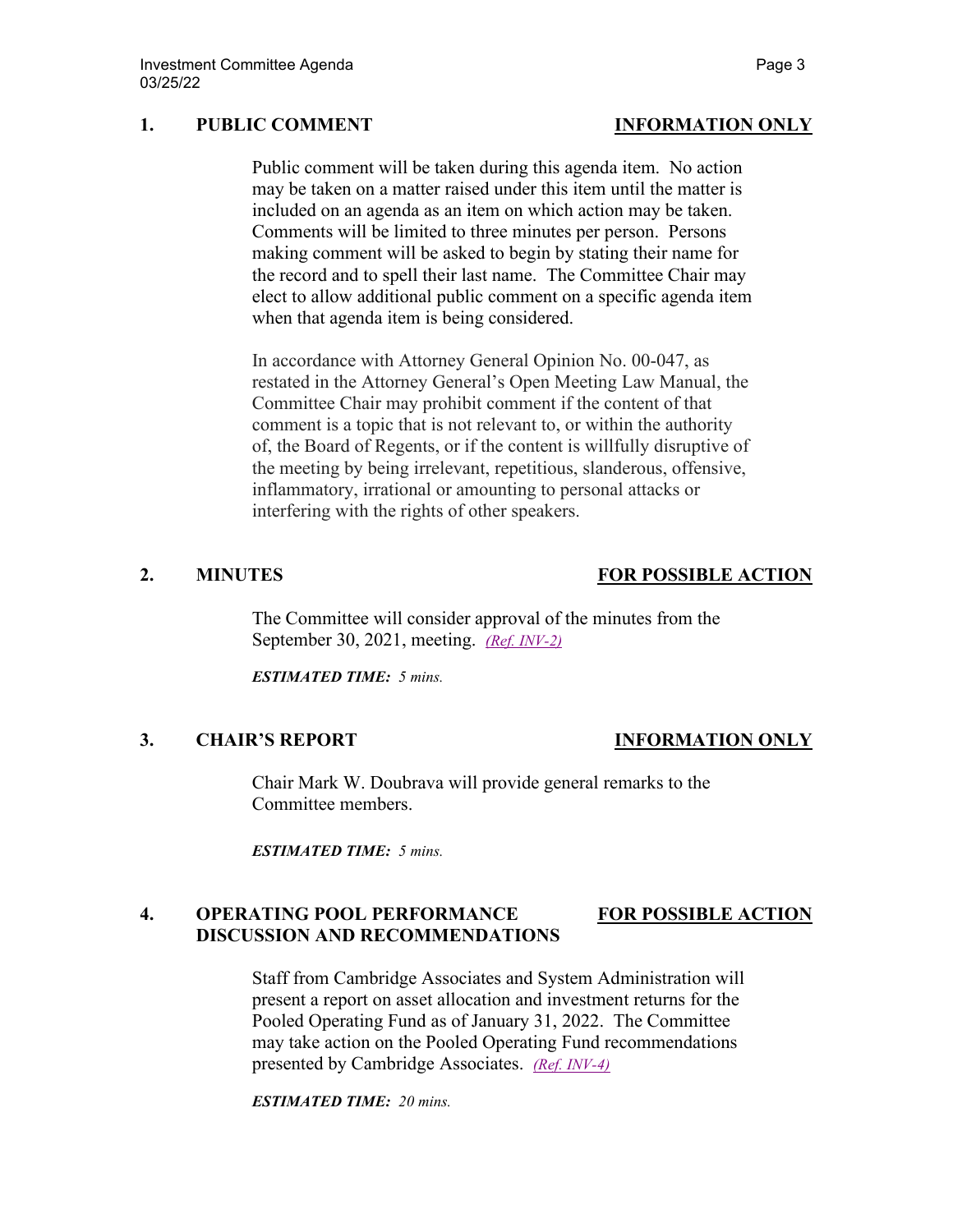### **5. ENDOWMENT POOL PERFORMANCE, INFORMATION ONLY CAMBRIDGE ASSOCIATES**

Staff from Cambridge Associates will present a report on asset allocation and investment returns for the Pooled Endowment Fund as of January 31, 2022. *[\(Ref. INV-5\)](https://nshe.nevada.edu/wp-content/uploads/file/BoardOfRegents/Agendas/2022/03-mar-mtgs/inv-refs/INV-5.pdf)*

*ESTIMATED TIME: 20 mins.* 

## **6. ANNUAL REVIEW OF FOR POSSIBLE ACTION INVESTMENT POOLS**

NSHE staff will provide an update on the status of the investment pools and request approval to reallocate up to \$150 million from the short-term pool into the long-term pool. *[\(Ref. INV-6\)](https://nshe.nevada.edu/wp-content/uploads/file/BoardOfRegents/Agendas/2022/03-mar-mtgs/inv-refs/INV-6.pdf)*

*ESTIMATED TIME: 15 mins.* 

# **7. MANAGEMENT OF INFORMATION ONLY INVESTMENT PORTFOLIOS**

Chief Financial Officer Andrew Clinger will present an update on the management of the NSHE investment portfolios. *[\(Ref. INV-7\)](https://nshe.nevada.edu/wp-content/uploads/file/BoardOfRegents/Agendas/2022/03-mar-mtgs/inv-refs/INV-7.pdf)*

*ESTIMATED TIME: 15 mins.* 

## **8.** *HANDBOOK* **REVISION, STATEMENT OF FOR POSSIBLE ACTION INVESTMENT OBJECTIVES AND POLICIES FOR THE OPERATING FUNDS**

Chief Financial Officer Andrew Clinger will request approval of proposed changes to the Statement of Investment Objectives and Policies for the Operating Funds *(Title 4, Chapter 10, Section 6)*. *[\(Ref. INV-8\)](https://nshe.nevada.edu/wp-content/uploads/file/BoardOfRegents/Agendas/2022/03-mar-mtgs/inv-refs/INV-8.pdf)* 

*ESTIMATED TIME: 5 mins.* 

# **9.** *HANDBOOK* **REVISION, STATEMENT OF FOR POSSIBLE ACTION INVESTMENT OBJECTIVES AND POLICIES FOR THE ENDOWMENT FUND**

Chief Financial Officer Andrew Clinger will request approval of proposed changes to the Statement of Investment Objectives and Policies for the Endowment Fund *(Title 4, Chapter 10, Section 5)*. *[\(Ref. INV-9\)](https://nshe.nevada.edu/wp-content/uploads/file/BoardOfRegents/Agendas/2022/03-mar-mtgs/inv-refs/INV-9.pdf)* 

*ESTIMATED TIME: 5 mins.*